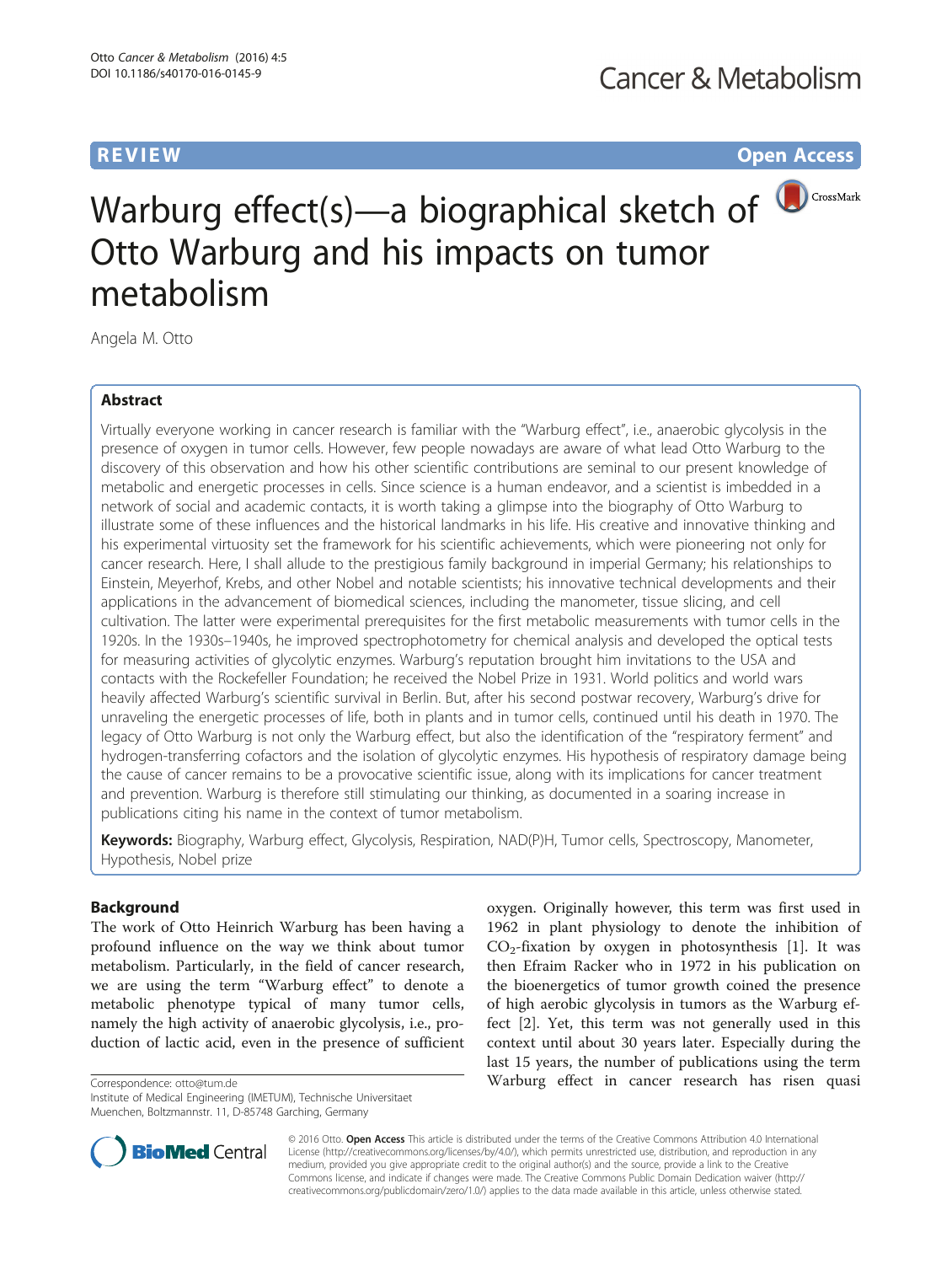exponentially, a sign of the renaissance of tumor metabolism (Fig. 1).

But, who was the man behind the Warburg effect? What were his scientific achievements, and which of these lead to the discovery of this "effect" almost a century ago? And, in which scientific context does his work appear today?

#### An illustrious personal background

To better appreciate Warburg's ground breaking experimental achievements and his way of thinking, it is worthwhile going into his personal history, recounting which influences his family background as well as his social and scientific environment had on him. Otto Heinrich Warburg (not to be confused with his uncle Otto Warburg, a botanist) was born on October 8, 1883 in Freiburg in Breisgau, a city with a traditional university in southwestern Germany. His father, Emil Warburg, at that time an eminent Professor in Physics at the University of Freiburg, belonged to a widespread Jewish family (which in the sixteenth century had settled in the German town of Warburg), but he had become a Protestant. Otto's mother, a sociable and resolute person, came from a South German family of military and governmental officials. Therefore, his parents were predestined to educate him and his three sisters in an intellectually and culturally stimulating environment with a gracious lifestyle typical of the academic class during the imperial reign of Germany. In 1896, the family moved to Berlin, where Emil Warburg had become Director of the Institute of Physics at the University of Berlin. Through his membership in the prestigious Prussian Academy of Sciences, he was in close contact with scientific colleagues such as Albert Einstein and Max Planck. The house of the Warburgs was the site of vibrant social evenings, where Einstein played the violin,



Planck played the piano and other colleagues such as J. H. van't Hoff and Walter Nernst contributed to the musical, literary, and philosophical entertainment. No doubt, these guests seeded and fostered Otto's interest in natural science and molded his personality. His contemporaries later would not only describe him as a charming, humorous, and generous person, but also as being eccentric as well as polemic and vindictive toward his opponents, as lacking modesty and not accepting any criticisms of his ideas. Certainly, his extraordinary intelligence, his disciplined style of working and living, and his sharp mind were outstanding characteristics as a scientist (biographical notes in this article were taken from Krebs, Schmid [[3\]](#page-7-0), and Werner [\[4\]](#page-7-0)).

Otto Warburg decided to study chemistry and left Berlin in 1901 to enroll at the University of Freiburg, from where he returned in 1903 to become a student of Emil Fischer. Fischer had just received the Nobel Prize the year before for the synthesis of sugars and purines; he was a demanding teacher, requiring precision in experiments and thinking, and perseverance in science. In his lab, Warburg worked on the chemistry of glycine, alanine, and leucine, for which he received his doctoral degree in 1906. With this scientific foundation—and the advice of his mother not to marry (marriage being incompatible with the life of a scientist)—Otto Warburg was well on his way to a promising scientific career.

But, Warburg first wanted to know more about the processes in life and thus went to the University of Heidelberg to study medicine with Ludolf Krehl, Professor of Pathophysiology. There, he also got acquainted with Julian Huxley, an evolutionary biologist, with Viktor von Weizsäcker, a founder of psychosomatic medicine, as well as Archibald Vivian Hill and Otto Meyerhof. Warburg wanted to apply the concepts and methods he had acquired in chemistry and physics to understand the energetic processes of life. He started experimenting with different types of cells: bacteria, yeast, and red blood cells. During the summers of 1908 to 1911, often along with Meyerhof, he visited the Marine Station in Naples (Italy), where he made his first remarkable observations with sea urchin eggs; he found that oxygen consumption was increased six- to sevenfold after the eggs had been fertilized and was strongly inhibited by cyanide and narcotics. This work converged into a second doctoral thesis in 1911 on the oxidation of live cells performed with sea urchin eggs as a model system [[4](#page-7-0)]. In 1913, he acquired the qualifications for a professorship in physiology ("Habilitation") on the topic of energydelivering reactions in live cells.

# Establishing a scientific career

In 1913, Warburg decided to return to Berlin, where the Kaiser Wilhelm Institute (KWI) had been founded and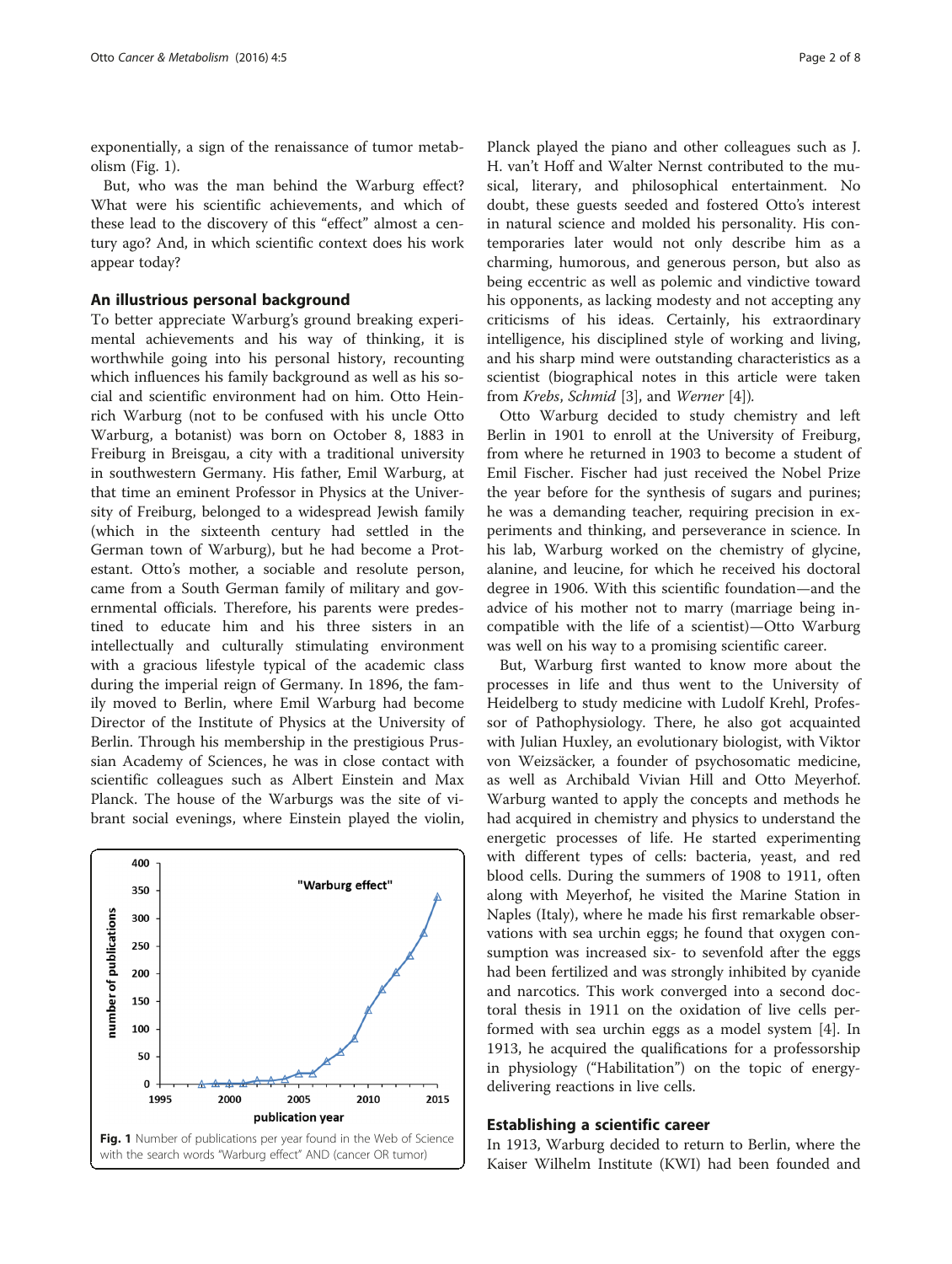of which his previous mentor Emil Fischer was the Vice-President. With the support of such notable scientists as Paul Ehrlich (who recognized the importance of basic cancer research), Theodor Boveri (who had hypothesized that cancer was due to chromosomal damage) and Jacob Loeb (a friend of the Warburg family and a German emigrant working at the Rockefeller Institute in New York on sea urchin parthenogenesis), Otto Warburg came to be a member of the KWI. He got a position as a principal investigator at the new Institute of Biology—with the freedom to choose his research topic. Since he disliked teaching obligations as well as working in the industry, this was the ideal position for him.

At the outbreak of the First World War in 1914, Warburg felt a traditional and national obligation to serve the country, and he volunteered—much to the dismay of his mother. He was installed as a physician in an elite cavalry unit. In 1918, after having been wounded, Otto's mother now insisted that her son could do more good for his country by going back to science rather than to the battle-field. So, she wrote to Albert Einstein to support her mission in convincing the ministry—and her son. And indeed, upon receiving a letter from Einstein, Warburg returned to Berlin and to the lab bench. Moreover, to relieve him of organizing his daily life at home, Otto's mother now organized a personal aid, a reputable young man named Jacob Heiss. Eventually, he would also be Warburg's secretary, doing the unavoidable administrative work of the institute and becoming a loyal friend accompanying Warburg for the rest of his life.

In spite of the thwarted financial state after the First World War, Warburg managed to continue his research. The German government had established funds for supporting research of scientists in precarious economic situations. Warburg asked for such funding on the telephone, but a written application was required. So Warburg dictated his text to a secretary which had been hired for this purpose; the application consisted of a single page and had the following content:

Dr. Otto Warburg.

Application

I need ten thousand Marks. Otto Warburg

The money was granted.

Of the long scientific career that followed, only a few highlights can be alluded to in this short summary of Otto Warburg's life and work. His outstanding achievements evolved from the synthesis of excellent experimental training and innovative thinking, which circumvented around two basic questions. (1) What are

the energetics of life? (2) Is there a quantitative difference in the metabolism of cancer cells and normal cells? For the experimental, i.e., technical setup, he recruited not academics with ambitions for their own career, but rather professionals trained in fine mechanics, capable of constructing the particular devices needed for investigations with tissue and cells; they were frequently coauthors of his publications. Otto Warburg profited from his father in having learned to work with a manometer, with which it was possible to measure in solution  $CO<sub>2</sub>$ production and  $O_2$  consumption. By providing a temperature control and a shaking mechanism to ensure rapid diffusion in the medium, the device was modified to serve the specific requirements for measuring live tissues and cells. Since the tissue needed a standardized thickness, he calculated the number cell layers which allowed for sufficient diffusion of glucose and  $O<sub>2</sub>$ , and developed a mechanism for preparing tumor slices of <0.5 mm—a method still in use today. Moreover, by parallelizing the setup, it was possible to measure multiple samples at the same time. These technical innovations allowed Warburg and his coworkers to perform the pioneering experiments leading to metabolic concepts still being investigated today.

For the scientific part, Warburg had intelligent and motivated PhD students and postdocs (wissenschaftliche Assistenten). Warburg's lab was open to visiting scientists, among them being David Keilin (who had discovered the cytochromes), Archibald Vivian Hill (working on  $O_2$ -consumption in muscle), Hugo Theorell (a Swedish biochemist working on oxidizing enzymes), Fritz Albert Lipmann (discoverer of coenzyme A), and Severo Ochoa (a Spanish biochemist working on biosynthesis of nucleic acids) [\[4](#page-7-0)]. It is fortunate that Hans Krebs, who worked in Warburg's lab from 1926 to 1930 and maintained a long standing relationship with him, recollected Warburg's life in a biography illuminating his personality and scientific achievements [[3](#page-7-0)].

## First observations on tumor metabolism

In 1923, Otto Meyerhof and Archibald V. Hill received the Nobel Prize for work on the energetics of muscle metabolism, in particular for the discovery of the relationship between oxygen consumption and lactic acid metabolism. In the same year, Otto Warburg and Seigo Minami published the first observations on changes in the metabolism of tumors [[5\]](#page-7-0). They had observed that tumors acidified the Ringer solution (an isotonic salt solution, with 2.4 mM NaHCO<sub>3</sub>) when 13 mM glucose was added, as indicated by a change in the color of organic pH-indicators. In this acidified solution, lactic acid was chemically identified. To better quantify this phenomenon, Otto Warburg modified the Barcroft manometer to measure slices of a Flexner-Jobling rat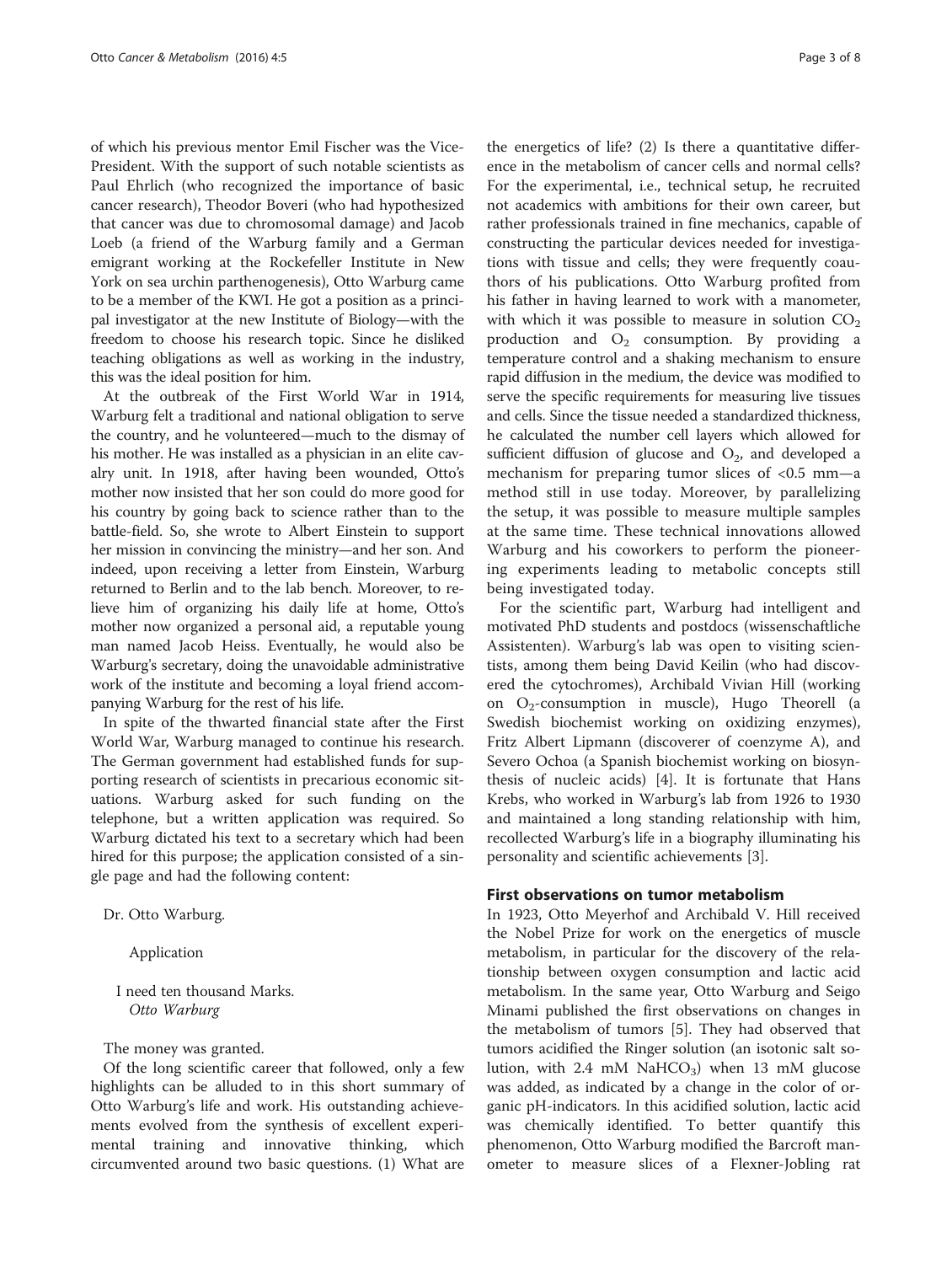hepatoma, which he had received from Rhoda Erdmann at the Rockefeller Institute. The amount of lactate produced was calculated from the increase in  $CO<sub>2</sub>$ -formation during a 30-min incubation period. Surprisingly, the tumor tissue had a 70-fold higher rate of lactate formation than the normal liver as well as kidney and heart tissue likewise tested. This is the observation that would more than 50 years later be referred to as the Warburg effect. Lactate production did not depend on the presence of oxygen. That had not been expected, since according to Pasteur, the presence of oxygen should have suppressed glycolysis. The fact that there appeared to be no direct relationship between respiration and glycolysis lead to the conclusion that in cancer cells, glycolysis was a reaction which could produce energy, independent of respiration (oxygen consumption). In other experiments with varying glucose and bicarbonate concentrations, it was shown that there was no generalizable difference in oxygen consumption between the tumor and the respective normal epithelial tissue [[6\]](#page-7-0). In 1924, Warburg hypothesized that there was a defect in the relationship between glycolysis and respiration. Even though this observation was corroborated with other tumors by several contemporary scientists [\[7](#page-7-0)], the observation that oxygen could not suppress glycolysis prompted him to propose that a damage in respiration leads to carcinogenesis [\[8](#page-7-0)]. This came to be a highly controversial issue climaxing in his famous papers in Science in 1956 [[9\]](#page-7-0).

Testing the effects of other parameters, Warburg and coworkers changed the pH of the Ringer solution ranging from pH 7.83 to 6.66 using  $1-15$  %  $CO_2-N_2$  gas mixtures, respectively. The rate of  $CO_2$ -production (interpreted as glycolysis) increased with increasing alkaline pH. Moreover, a tenfold increase in bicarbonate concentration at a defined pH of 7.5 also increased  $CO<sub>2</sub>$ production [[10\]](#page-7-0). Warburg interpreted these conditions as being similar to those in blood passing through capillaries, leading at the same time to a modest acidification and to an increase in bicarbonate concentration. In the balance, glycolysis of the tissues would not change. On the other hand, other studies showed that in tissue homogenates, alkalinity increased with dedifferentiation and necrosis of tumors [[11\]](#page-7-0), suggesting that the tumor itself may have a different pH. However, the influence of pH on the growth of tumor cells appeared never to be of particular interest to Warburg, in spite of his interest in hydrogen-transferring systems such as the coenzymes NAPDH and NADH (see below), which lead to the characterization of the activity of most glycolytic enzymes in later years.

Warburg corroborated his in vitro results in rats having either a hepatoma or sarcoma, where he found a higher lactic acid content (chemically determined) in blood vessels leaving the tumor than in vessels entering

the tumors [\[12](#page-7-0)]. Similar experiments had been performed by Carl and Gerty Cori [\[13](#page-7-0)], who also found different lactic acid levels in the blood of the two wings of same chicken: one with the implanted tumor and one without it. Warburg's interpretation was that a lack of oxygen (hypoxia), along with an increase in lactic acid, favored the survival of tumors as opposed to normal cells, since the latter could not recruit their energy from anaerobic glycolysis. In other words, his hypothesis was that chronic hypoxia would damage respiration. The basis for this line of thinking was that, according to the Pasteur Effect, the presence of oxygen should (completely) suppress glycolysis. Since this was not the case in tumor cells, he concluded that there were "disturbances in the relationship between respiration and glycolysis" [\[10\]](#page-7-0). In 1930, Warburg reinforced his hypothesis in stating that anaerobic glycolysis of tumor cells is the result of respiratory damage (Schädigung) [\[14\]](#page-7-0). This issue was critically discussed by Dean Burk at a Cold Spring Harbor Symposium on Quantitative Biology in 1939, where he presented a collection of data from different tumors showing that tumor cells also displayed a Pasteur Effect since a fraction of glycolysis was indeed attenuated by oxygen, often to a similar extent as in normal growing cells [[15](#page-7-0)].

Even though Warburg was also nominated for the Nobel Prize in 1926—for which he considered himself duly eligible—the Nobel committee decided to award it solely to Johannes Fibiger, honoring his findings on a gastric tissue growth condition believed to be a cancer induced by a nematode (spiroptera carcinoma). This has been considered as a misjudgment of the Nobel committee, as it later turned out not to be true [\[3](#page-7-0), [16](#page-7-0)].

#### The respiratory ferment

Along with the basic questions on what kind of changes in energy metabolism convert normal cells to tumor cells, Warburg was interested in the chemical basis for the "respiratory ferment" responsible for oxygen transfer in cells. Warburg had already postulated in 1914 that iron had a catalytic function in cellular respiration. Also, Warburg knew David Keilin, who (in 1925) had spectroscopically detected three cytochromes with ironcontaining porphyrins (hemins) in respiring cells. Since the available amount of the ferment was too small for analytical chemistry, Warburg applied an "inhibition technique" by using two substances having specific inhibitory effects: hydrocyanic acid and carbon monoxide (CO), the first inhibiting respiration irreversibly, the latter reversibly depending on  $O_2$ -pressure [[17\]](#page-7-0). Visiting Warburg's lab, Alan Hill brought to his attention that the inhibition of respiration by CO was light-sensitive. This allowed Warburg to characterize the oxygensensitive ferment by relating changes in the absorption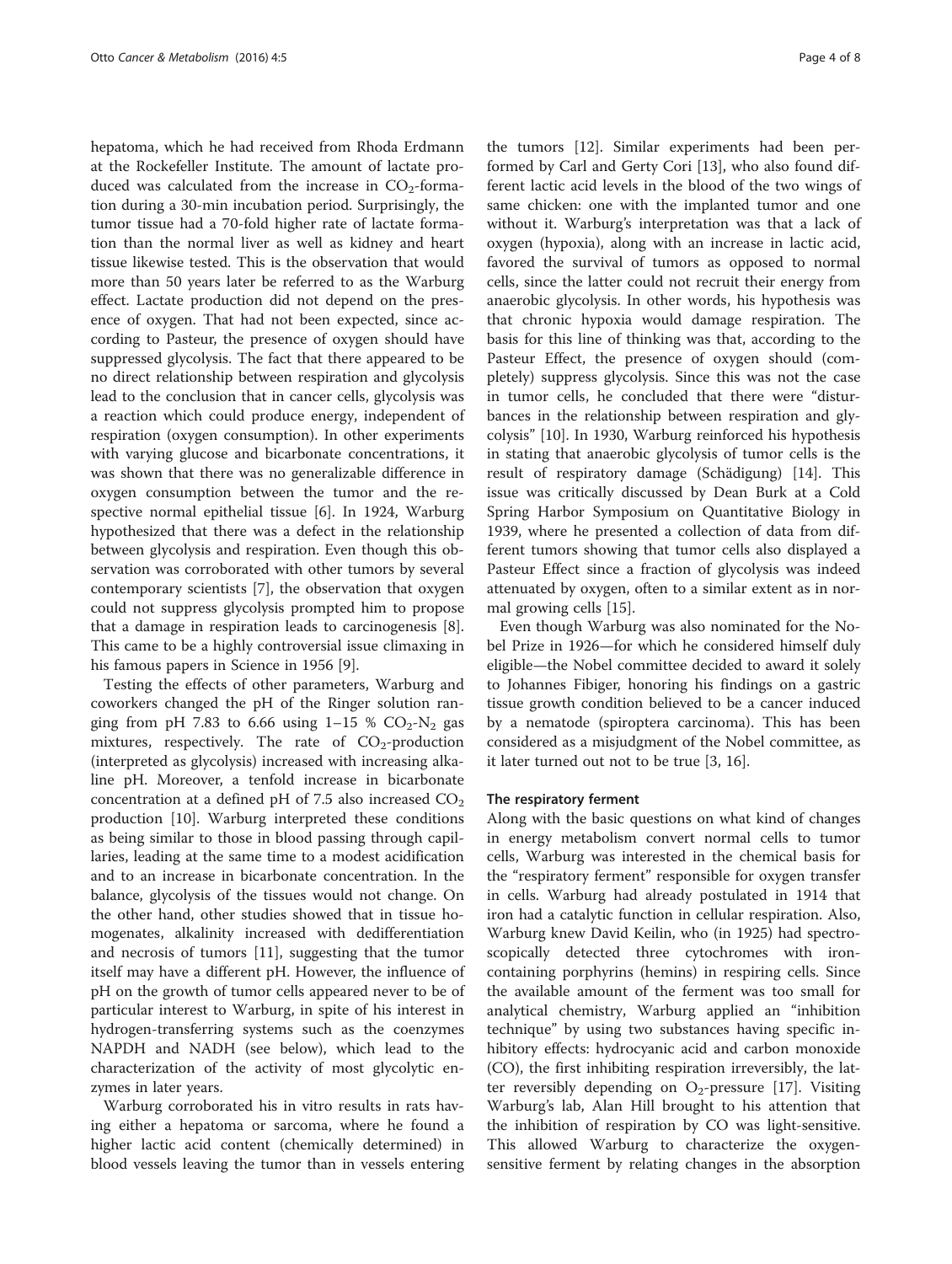coefficient determined by spectrometry with increases in the respiratory activity upon increasing the illumination [[17\]](#page-7-0). In this way, Warburg identified cytochrome  $a_3$ (cytochrome oxidase) as being the CO-sensitive respiratory enzyme, i.e., the one requiring oxygen. Today, we know that there are indeed five proteins with iron for the electron transport and that cytochrome oxidase is part of complex IV. Warburg furthermore postulated the respiratory proteins to be localized in the "grana" of cells, which years later were identified as mitochondria.

## Reduction processes in metabolism

It was quite clear that if there were oxidative processes in life, there must also be reductive reactions, i.e., a transfer of hydrogens. From the beginning of the twentieth century, it was already known that some enzymes required hydrogen-mediated activation. While  $O<sub>2</sub>$  was considered to be the physiological acceptor in the respiratory process, live cells were also able to reduce the non-physiological molecule methylene blue to a colorless compound in the presence of hydrogen donors such as succinate, malate, citrate, or glutamate. However, Warburg doubted that this synthetic methylene blue reduction reflected a physiological process until he visited E.S. Guzman Barron in his laboratory at the Johns Hopkins School of Medicine in Baltimore, USA, in 1929. They performed experiments with rabbit red blood cells (i.e., non-respiring cells), which were incubated with glucose and oxygen. The result was the production of pyruvate and  $CO<sub>2</sub>$  along with the reduction of methylene blue [\[3](#page-7-0)]. Subsequently, Warburg sought for the chemical basis of this reaction. Having discovered that cell lysates incubated with phosphorylated glucose were also able to oxidize methylene blue, he now had an in vitro system for separating the components involved. Upon dialysis of the reaction solution, two essential molecular entities were discerned: (1) a heat-stable low molecular weight component, the coenzyme, and (2) a high molecular weight component, the enzyme. The latter actually contained a "yellow ferment", which turned out to be a phospho-riboflavin, a nucleotide which is the prosthetic group of flavoproteins and can be reversibly hydrogenated and dehydrogenated.

As to the other low molecular compound, only a few milligrams had been isolated from red blood cells out of 200 l of horse blood. Three constituents of this molecule were soon identified as being phosphate, adenine, and a pentose; but one component remained elusive and its identification needed more material. As the anecdote from Hugo Theorell goes, Warburg (who loved and rode horses) had calculated that to have enough substance purified for further chemical analysis, he would need the blood from all the horses in Germany. Since Warburg was a very meticulous scientist in documenting all the

measured physical and analytical parameters, his close friend Walther Schoeller (who worked for Schering on the "cancer problem") suggested looking in the "Beilstein", an encyclopedia of organic chemistry, for a corresponding compound. Indeed, there, he found it; it had already been synthesized in 1878 and was cheaply commercially available: nicotinamide [[3, 18](#page-7-0)]. The complete molecule exists in either its phosphorylated or nonphosphorylated form, today known as NADPH and NADH, respectively, and is the catalytic active group for hydrogen transfers in about 150 known enzymes, i.e., dehydrogenases and NAD(P)H-oxidases. Moreover, Warburg hoped this coenzyme would have anti-cancer effects. This was not to be the case; but it was the basis for a medication against tuberculosis [[4\]](#page-7-0).

Together with the physicist Manfred von Ardenne, Warburg had improved the sensitivity of the spectrometer (1934/1935), which allowed him to measure the light absorbance spectra of these pyridine nucleotides. The discovery of differences in the spectral lines with the state of hydrogenation opened novel possibilities to measure the activity of enzyme reactions, which involved the transfer of molecular hydrogens from or to these pyridine nucleotides. This NADH resp. NADPH-linked analysis was the advent for measuring numerous enzyme activities, today known as the optical test. Indeed, over the next 10 years, using this assay, Warburg was the first to crystalize and characterize 9 of the 13 glycolytic enzymes already known by the reactions they catalyzed. Among them are lactate dehydrogenase, enolase, glyceraldehyde phosphate dehydrogenase (GAPDH), and pyruvate kinase—all key enzymes now again being studied in cancer metabolism. Further technical improvements on the photometer in cooperation with California-based Beckman Instruments made the device commercially available, and thereby this optical test became a worldwide enzymatic and analytical tool.

# The founding of the Institute of Cell Physiology in Berlin and world politics

Warburg deemed academic tourism a waste of time, but he did make two visits to the USA in the 1920s, visits which would have profound consequences on his career. On the first occasion in 1924, he visited Jacob Loeb, a friend of the Warburg family, at the Rockefeller Institute in New York, and gave talks also at other universities. In 1929, he was guest in the laboratory of Barron at Johns Hopkins Medical School, where he performed the experiments on the enzymatic nature of chemical reductions in blood cells. On this visit, with the support of Jacob Loeb, he also negotiated with the Rockefeller Foundation, who was interested in establishing research institutes in Germany. In 1930, the Rockefeller Foundation offered US\$665,000 to the KWI for building two new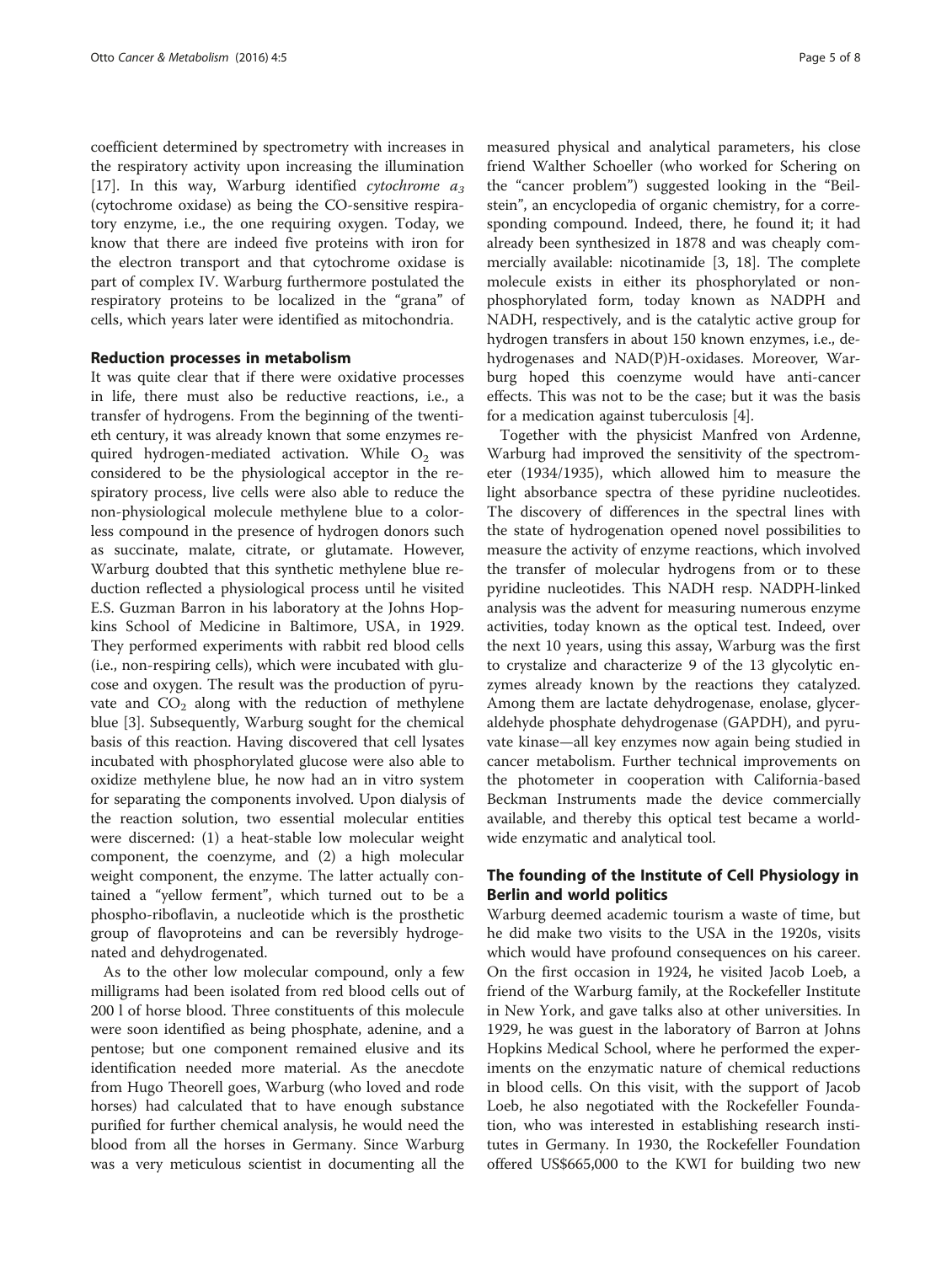institutes in Berlin: one for physics and one for cell physiology. The Institute of Cell Physiology was inaugurated in December 1931 and Otto Warburg became to be its one and only director.

The year 1931 was also the one in which Otto Warburg received the Nobel Prize in Medicine and Physiology for unraveling the oxygen-transferring ferment of respiration [[17](#page-7-0)]. His father had missed this event by only a few months, having died in July.

A controversial and enigmatic issue is how Warburg could continue working in Berlin during the Third Reich, since his Jewish colleagues had departed or been expelled. Warburg himself was half-Jewish, but like his father considered himself to be a German Christian and even denied being related to the other Jewish descendants in the family. On the other hand, he was quite aware of the political situation from the very beginning and supported his Jewish coworkers in getting jobs outside of the country; he advised Hans Krebs to take a position in England. His rather disrespectful behavior toward a visiting governmental official jeopardized the institute being delivered with required chemicals. Moreover, in 1941, he was to be removed from his position as a director. However, probably mediated through indirect contacts to officials close to Hitler, he was allowed to keep this position and continue working in the institute. One explanation proposed for this salvation is that Hitler, having had a benign larynx polyp removed, was obsessed with cancer phobia and probably hoped for a rapid cure to be discovered. The institute was declared as a Service for Military Requirements (transliteration of "Wehrbetrieb") with the mission to work on cancer therapies. In 1943, due to the bombings on Berlin, Warburg along with very few remaining coworkers had to move the laboratory to a small location in the countryside northwest of Berlin [\[4\]](#page-7-0).

After the war, it took some years until Warburg could go back to acceptable working conditions. The Russians had confiscated the laboratory equipment. His institute in Dahlem (in West Berlin) was occupied by American troops. He was examined on his role in Nazi Germany. However, he finally was elected as a member of the Academy of Sciences (reestablished in East Berlin), of which his father along with Albert Einstein and Max Planck had already been members. Warburg had job offers from Russia, the USA, and from other countries and several German cities. Eventually, in 1948, he traveled to the USA, accepting the invitations from Robert Emerson at the University of Illinois and Dean Burk at the Cancer Institute at Bethesda to perform experiments on photosynthesis in their laboratories. In the summer of 1949, he also visited Woods Hole in Cape Cod and the Cancer Institute at Bethesda, where he met friends, expatriates, and critical colleagues, with anecdotal incidences of

polemic scientific disputes. Returning to Berlin, he recovered "his" institute in 1950, which in 1952 was converted into a Max Planck institute, where he continued working until his death in 1970 [[4](#page-7-0)].

# Concepts on tumor metabolism, the origin of cancer and its prevention

During the last period of his life, Warburg continued working on both photosynthesis and tumor metabolism, particularly on the role of respiration in tumorigenesis. For the latter, he now also used cultures of cells which had been isolated from normal tissues by trypsinization based on a method which had just been developed by Dulbecco and Vogt [\[19](#page-7-0), [20\]](#page-7-0). Warburg reiterated his hypothesis on the cause of cancer, claiming that "the respiration of all cancer cells is damaged" in his famous Science paper [\[9](#page-7-0)]. Aspects of the controversial debate that followed are documented in a subsequent Science issue [\[21](#page-7-0)–[23\]](#page-7-0); the disparate points of view appear to evolve from different understandings on defining the "damage" of mitochondria or the "chicken and the egg." Moreover, Warburg published his ideas on the primary (ultimate) and secondary (distant) causes of cancer (transliteration of "Ueber die letzte Ursache und die entfernten Ursachen des Krebses"): while there are uncountable secondary causes, almost everything causing cancer, including time, the primary cause is the replacement of cell respiration by fermentation, i.e., lactate formation (quoted in [[3](#page-7-0)]). He presented these concepts at prestigious meetings, one being the Annual Meeting of the Nobel Laureates in 1966 in Lindau, an island in the Lake of Constance (Germany). On this occasion, he received much scientific dissent. His idea that the causative problem of cancer cells was solely one of energetics and at the level of the respiratory system was not convincing in view of the fact that it contradicted Warburg's own initial data and similar results from many others, and that it disregarded the more recent discoveries on the altered genetics of cancer cells leading to unregulated proliferation and tumor growth. It is inferred that Melvin Calvin, who had received the Nobel Prize on photosynthesis in 1961 and had expanded his interests to carcinogenesis, may have avoided these harsh confrontations with Warburg by not attending the Lindau meetings until 1974, after the death of Warburg [[24](#page-7-0)].

Warburg claimed that 80 % of cancers could be avoided—simply by reducing the level of carcinogens [\[25](#page-7-0)]. Warburg considered cancer to be a nutritional problem, one that could be avoided by maintaining an appropriate natural diet. As early as 1923, Warburg and Schoeller discussed starving cancer by drugs leading to "nutritional deprivation" [\[4\]](#page-7-0). In his last publication in 1970, he claimed that a cause for spontaneous "tumor metabolism" was either a lack of oxygen or a lack of vitamin B1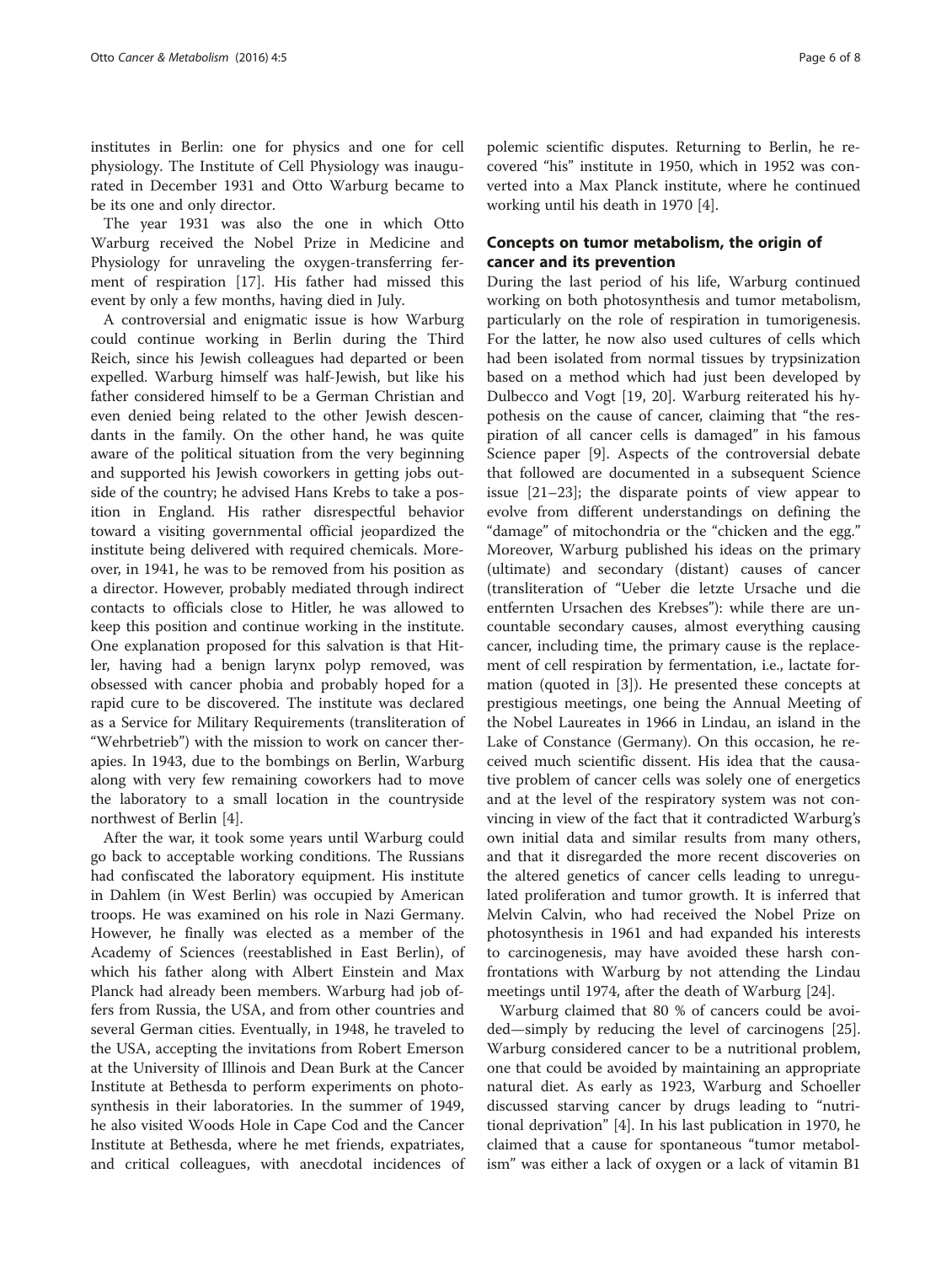<span id="page-6-0"></span>(thiamin)—both conditions increasing the production of lactic acid [\[25\]](#page-7-0). This line of thinking led him to consider the administration of vitamin supplements, which would enhance respiration and was considered to be a natural and safe application. Already in the 1940s, Warburg, who was asserted having cancer phobia, practiced his own recommendations in maintaining a disciplined lifestyle: he grew his own vegetables, drew water from an unpolluted well, had his bread baked with grains from wheat not treated with pesticides, and kept his own poultry. And, he did sports: long walks, horseback riding, or sailing [\[3](#page-7-0)]. After his favorite sister Lotte died of cancer in 1948, Warburg also quit smoking [\[4](#page-7-0)]. Warburg, being sensitized to the dangers of smoking, alcohol, and drugs, proposed to the German Ministry of Health to reduce cigarette smoking, motor vehicle exhausts, air pollution, and chemical additives in foods as cancer prevention measures. This was in 1954 and at that time without avail [[3\]](#page-7-0).

# Conclusions

What are the effects of Warburg's work and ideas on cancer research today? For one, there is the Warburg effect, i.e., the observation that tumors have a high rate of glycolysis, namely lactate production, in the presence of oxygen. While this is a reproducible observation, the scientific controversies continue on how the Warburg effect is related to the origin of cancer, what it means in molecular terms, how it can be connected to the genomics, proteomics, and molecular biology of cancer cells, and last but not least, how it can be utilized for diagnostics and therapy. The renaissance of the Warburg effect has put cancer metabolism back into the lime light of cancer research. Several recent reviews have drawn a bridge between Warburg's original work and many aspects of molecular cancer metabolism and signaling pathways required for tumorigenesis known today (for example: [[26](#page-7-0)–[30](#page-7-0)]).

Probably the most controversial legacy for tumor metabolism is the hypothesis on the origin of cancer: that damaged respiration is solely responsible for the tumor type metabolism. In spite of its disaffirmation by numerous data and alternative explanations [[31\]](#page-7-0) providing evidence that there are also tumor cells which have apparently normal mitochondria and respiratory activity, what makes this hypothesis so attractive? A popular hypothesis always has two sides. The shiny side of the coin is the myriad of ideas it evokes and the new experiments and concepts it stimulates, especially when the hypothesis comes from a Nobel Laureate. On the other side, however, there is the danger of oversimplification and non-reflected universal application, as well as the uncritical acceptance of a hypothesis as a given fact. For the latter, Warburg alone cannot be held responsible—it is the challenge and responsibility of every scientist to question the validity of a hypothesis. We now have available many new investigative tools allowing us to elaborate on the observations and conclusions made by Otto Warburg about 90 years ago. He has set an example of meticulous work, bringing forth a gain of knowledge, which is now taken for granted as common textbook knowledge. He has, moreover, set an example for ingenious thinking, even if not all of it has been proven right. "Truth is more likely to come out of error if it is clear and definite, than out of confusion, and my experience teaches me that it is better to hold a understood and intelligible opinion, even if it should turn out to be wrong, than to be content with a muddled-headed mixture of conflicting views, sometimes called impartiality, and often no better than no opinion at all." (Warburg quoted by Krebs, Schmid [[3\]](#page-7-0), p.83). Reflecting this statement could also be a Warburg effect.

#### Abbreviations

KWI: Kaiser Wilhelm Institute.

#### Competing interests

The author declares that she has no competing interests.

#### Author's information

Angela M. Otto was born also in Freiburg in Breisgau (Germany), her father at that time studying physics at the University of Freiburg. Some years later, the family immigrated to the USA, where AO received most of her formal education. After returning to Germany, AO went to the University of Freiburg to study biology, majoring in biochemistry and genetics. From that time, she has only faint memories about Warburg, the manometer, and tumor metabolism—not yet really appreciating the meaning of the differences in the metabolic processes of normal and tumor cells. Actually, AO attended the mentioned Lindau Meeting in 1974 as a student and had the opportunity to listen to Calvin's ideas on cancer. After her PhD on sugarlabeled compounds produced by cultures of embryonic fibroblasts, she did her postdoc on the role of the cytoskeleton in regulating the onset of cell proliferation at the Friedrich Miescher Institute in Basel (Switzerland) and at St. George's Hospital Medical School in London. Returning to Germany, she did her Habilitation at the University of Regensburg on the estrogen receptor of breast cancer cells as a potential target for platin-based chemotherapeutic drugs. Since 2001, AO has been working at the Technical University of Munich in cooperation with engineers and physicists on projects related to developing new technologies for monitoring energy metabolism of tumor cells in a clinical setting. And, this brought her back to the biochemistry of tumor metabolism and the work of Otto Warburg.

#### Acknowledgements

I am indebted to Prof. Dr. Salvador Harguindey for motivating me to study Otto Warburg's biography, to present some insights on his life at the opening of the 1. Meeting of the International Society of Cancer Metabolism (ISCaM) held in Smolenice, Slovakia, in October 2014, and to subsequently write this biographical review on Otto Warburg. Moreover, I appreciate him sharing his controversial views and personal insights into the history of tumor metabolism. The publication of this manuscript was supported by the German Research Foundation (DFG) and the Technical University of Munich (TUM) in the framework of the Open Access Publishing Program.

#### Received: 20 January 2016 Accepted: 29 February 2016 Published online: 08 March 2016

#### References

1. Turner JS, Brittain EG. Oxygen as a factor in photosynthesis. Biol Rev Camb Philos Soc. 1962;37(1):130-200. doi[:10.1111/j.1469-185X.1962.tb01607.x](http://dx.doi.org/10.1111/j.1469-185X.1962.tb01607.x).